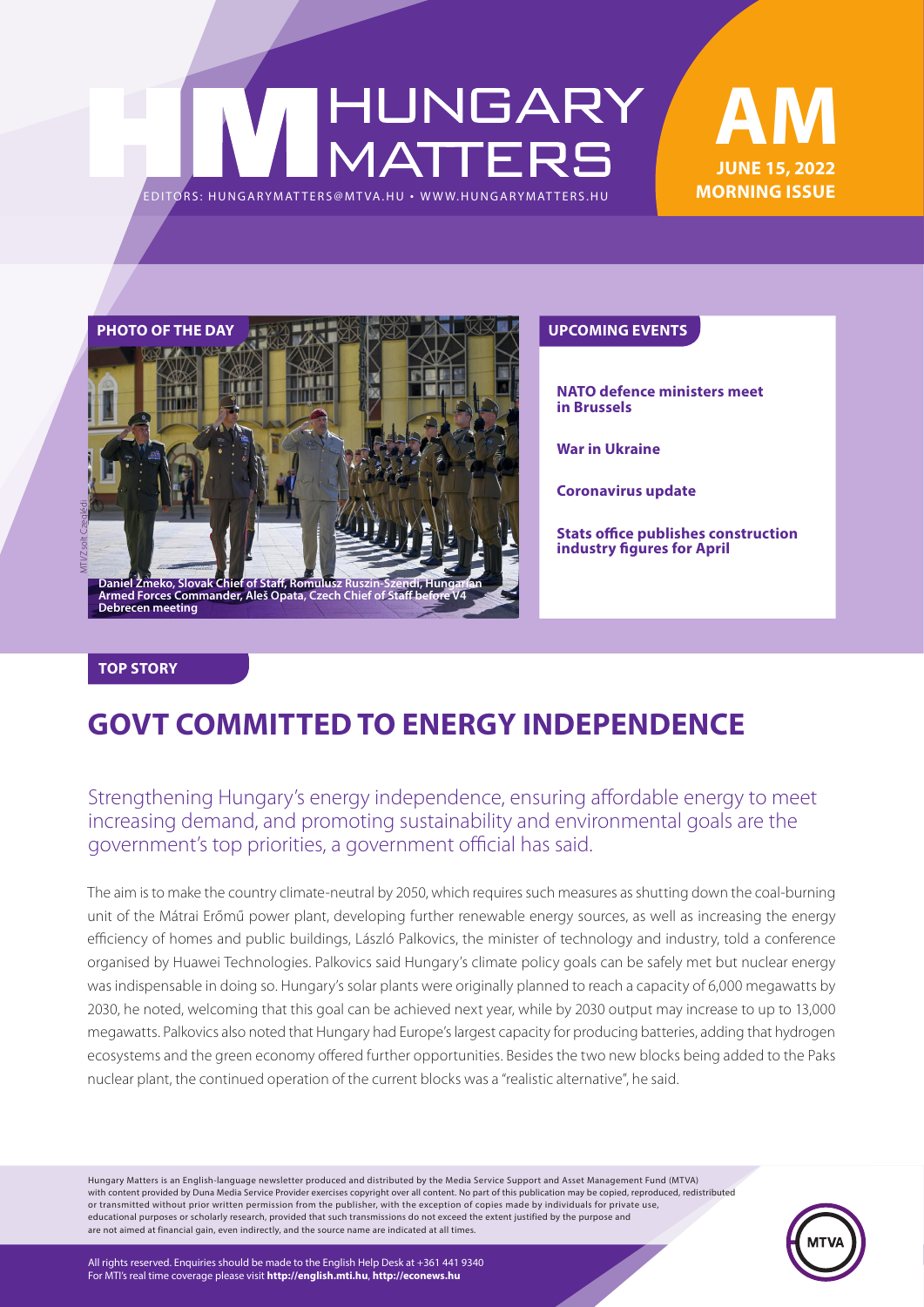### **MÁTRAI ERŐMŰ TO BE REVAMPED WITHOUT AFFECTING POWER SUPPLY**

Concerning the Mátrai Erőmű power plant, the minister of technology and industry said the plant will be reconstructed without disturbing the country's power supply. Changes will be made to burn natural gas rather than coal, while "modern technologies will also have a role", requiring both European Union and domestic funding, László Palkovics said. At the conference dubbed Tech4Green - Digital Power Summit, representatives of the government, science and industry discussed issues around renewable energy, as well as the role of technologies in environmental protection, the circular economy, energy production and storage.

### **GOVT EARMARKS HUF 103 BN FOR ELECTRICITY GRID DEVELOPMENT**

Hungary's government has earmarked 103 billion forints (EUR 25.8m) for developing its electricity grid, the state secretary for energy and climate policy, Attila Steiner, told a press conference. Thanks to the upgrade, the system will be able to absorb an additional 2,000 MW of energy from renewable sources, he said. Hungary has a total solar energy utilisation capacity of over 3000 megawatts. Its solar energy capacity

has increased tenfold over the past ten years, with 26% of electricity coming from renewable sources in 2021, the state secretary said.

Last week the European Commission granted Hungary 23 billion forints to develop its electricity grid, mainly for establishing storage facilities, Steiner noted. The amount, along with contributions from the central budget, will be used to create storage capacity for 500 megawatts of electricity, he said.

### **HUNGARY, UKRAINE ELECTRICITY AUTHORITIES DISCUSS TRADE COOPERATION**

Hungarian and Ukrainian electricity regulatory authorities on Tuesday held talks on legal requirements to prepare cross-border trade, the Hungarian Energy and Public Utility Regulatory Authority (HEA) said. The talks with Ukraine's National Energy and Utilities Regulatory Commission (NEURC) are key to coordinating legislation for transparency in cross-border trade, HEA said in a statement. There is currently no trade of electricity between Hungary and Ukraine, despite "significant electricity imports from Ukraine to Hungary", HEA said. The delegations agreed to comply with European Commission directives on long-term capacity allocation and other matters "as much as possible", to ensure transparency and competition with the lowest possible red tape, HEA said.

### **FIDESZ PROPOSES HOLDING EP, MUNICIPAL ELECTIONS ON SAME DAY**

A proposal on holding the European parliamentary and municipal elections in Hungary on the same day will be submitted to lawmakers next Tuesday, Máté Kocsis, ruling Fidesz's group leader, has said. Holding the two elections in 2024 on the same day is expected to save 9-10 billion forints (EUR 23-25m) and will require amending the constitution, Kocsis said. The Fidesz group will also table proposals regarding rules for MPs joining and quitting a parliamentary group and on reducing the length of parliamentary speeches, he said.

### **FIDESZ PROPOSES CUTTING STATE FUNDING FOR PARLT GROUPS**

The ruling Fidesz and Christian Democrat parties are submitting a bill on cutting state funding by 3 billion forints (EUR 7.5m) for opposition parliamentary party groups and by 2 billion forints for their own groups during the current parliamentary cycle, the group leader of Fidesz said on Tuesday.

Through the "trickery of sending six party groups to parliament", the leftwing parties would cost much more in the forthcoming cycle than they did in the previous one, even though they lost 800,000 voters and ten seats after the April 3 general election, Máté Kocsis said.

Hungary Matters is an English-language newsletter produced and distributed by the Media Service Support and Asset Management Fund (MTVA) with content provided by Duna Media Service Provider exercises copyright over all content. No part of this publication may be copied, reproduced, redistributed or transmitted without prior written permission from the publisher, with the exception of copies made by individuals for private use, educational purposes or scholarly research, provided that such transmissions do not exceed the extent justified by the purpose and are not aimed at financial gain, even indirectly, and the source name are indicated at all times.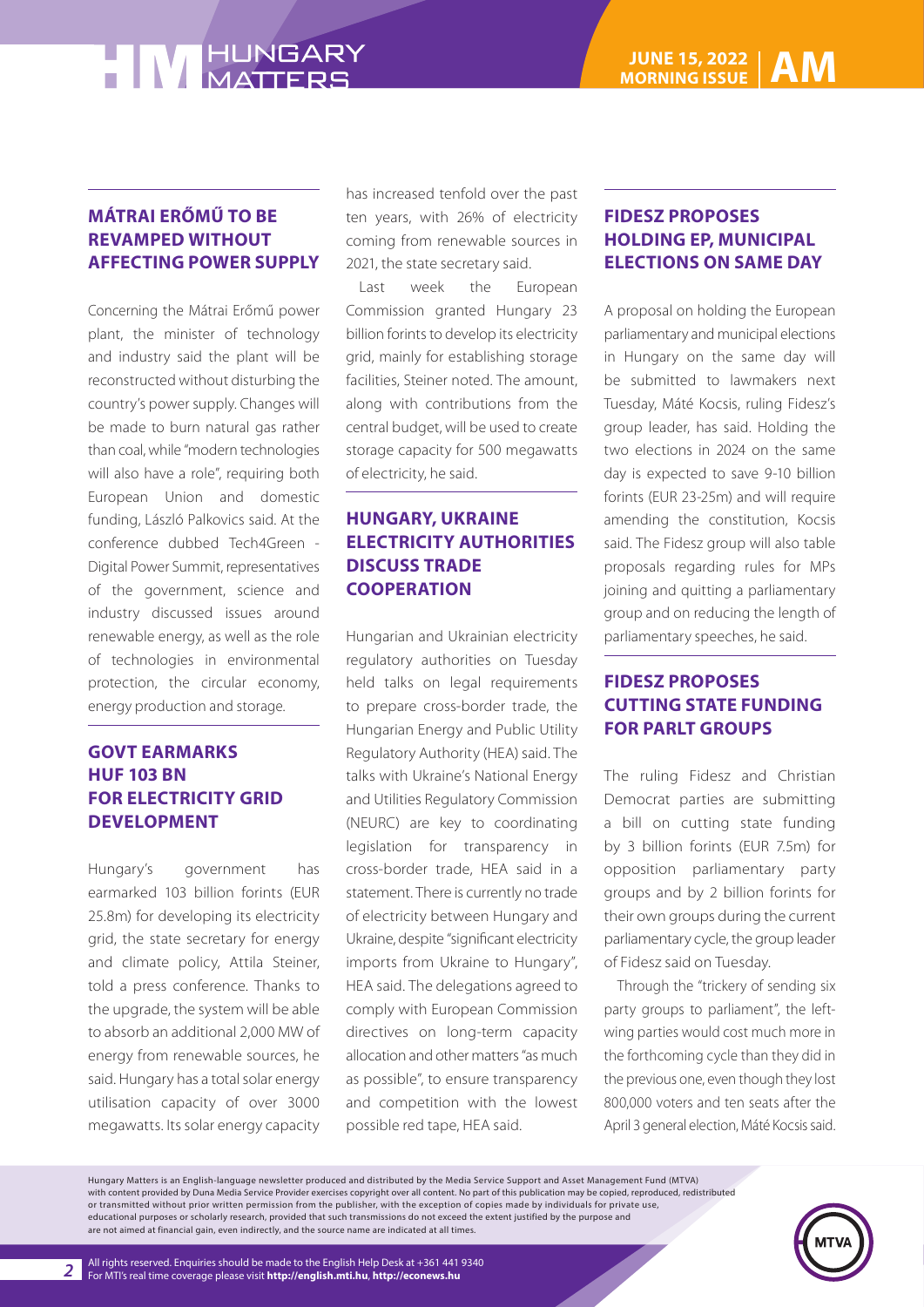The left-wing parties' demand for an extra 3 billion forints is "unfair", fails to reflect the voters' will, and should not be supported from either the fiscal or the political points of view, he said.

Kocsis noted that the monthly state funding for a pro-government MP amounted to 2.2 million forints and for an opposition MP to 3.1 million forints in the previous cycle. If the system were left unchanged, he said, the monthly funding would increase to 2.6 million forints and 4.5 million forints, respectively, he said. As a consequence, the parliamentary groups would cost the taxpayers 6 billion forints more in four years than in the previous cycle, he said. The governing parties will table the bill next Tuesday. Once approved, the new rates will take effect on January 1 next year, he said.

### **SZIJJÁRTÓ DISCUSSES UKRAINE WAR WITH RED CROSS HEADS**

Leaders of the International Red Cross understand Hungary's policy on the war in Ukraine and the importance of its decision to reject the transport of weapons, Foreign Minister Péter Szijjártó said in Geneva after talks with Peter Maurer, the head of the International Committee of the Red Cross (ICRC), and Jagan Chapagain, Secretary General of the International Federation of Red Cross and Red Crescent Societies (IFRC). At the meeting, Szijjártó said Hungary's government had a duty to guarantee

the safety of Hungary and Hungarians, and aid those fleeing the war, the foreign ministry said in a statement. So far, 772,000 people have arrived to Hungary from Ukraine, he added.

By rejecting direct transport of lethal aid to Ukraine from Hungary, the government is ensuring the security of those living on either side of the border while also facilitating the Red Cross's work in Ukraine from the organisation's logistics base in Debrecen, in eastern Hungary, and its regional centre in Budapest, he said. "The Hungary-Ukraine border is considered a safe one, and so humanitarian aid runs no risk of attacks," he said, adding that Maurer and Chapagain thanked Hungary for its efforts. "They understand how important it is that Hungary accepts every single refugee ... we provide for them, treat them with respect, and try to help in all aspects of life. We will continue to do so until the end of the war," he said.

### **V4 CHIEFS OF STAFF DISCUSS ARMY COOPERATION**

Army leaders attending a meeting of Visegrad Group chiefs of staff discussed current issues in cooperation between national armies on Tuesday, the Hungarian chief of staff said on Tuesday. Romulusz Ruszin-Szendi said Ukraine's chief of staff was also invited but the war situation prevented him from travelling to Debrecen for the meeting. Poland's chief of staff was

also not in attendance, he added. "In the current situation, national interests may have priority," Ruszin-Szendi said. The Czech, Slovak and Hungarian army leaders attending the meeting reviewed the situation that has developed in light of the war in Ukraine and tasks resulting from the European Union battlegroup entering service next year, he added.

### **POTÁPI: SCHEMES TO SUPPORT HUNGARIANS ABROAD RESTARTING AFTER PANDEMIC**

After a two-year interval caused by the coronavirus pandemic, the Kőrösi Csoma Sándor programme supporting diaspora Hungarians and the Petőfi Sándor programme for small ethnic Hungarian communities in the Carpathian Basin are restarting, the state secretary in charge of policies for Hungarian communities abroad, Árpád János Potápi, told a press conference. Applications are invited from Hungarians aged twenty or above who are dedicated to the Hungarian nation and have experience in organising communities. In the 2022/2023 round of applications, a total of 75 people will be given scholarships from the northern hemisphere under the arrangements of the Kőrösi Csoma programme for sending young Hungarians to teach diaspora communities around the world, he said. Additionally, 50 people will be offered scholarships under the arrangements of the Petőfi

Hungary Matters is an English-language newsletter produced and distributed by the Media Service Support and Asset Management Fund (MTVA) with content provided by Duna Media Service Provider exercises copyright over all content. No part of this publication may be copied, reproduced, redistributed or transmitted without prior written permission from the publisher, with the exception of copies made by individuals for private use, educational purposes or scholarly research, provided that such transmissions do not exceed the extent justified by the purpose and are not aimed at financial gain, even indirectly, and the source name are indicated at all times.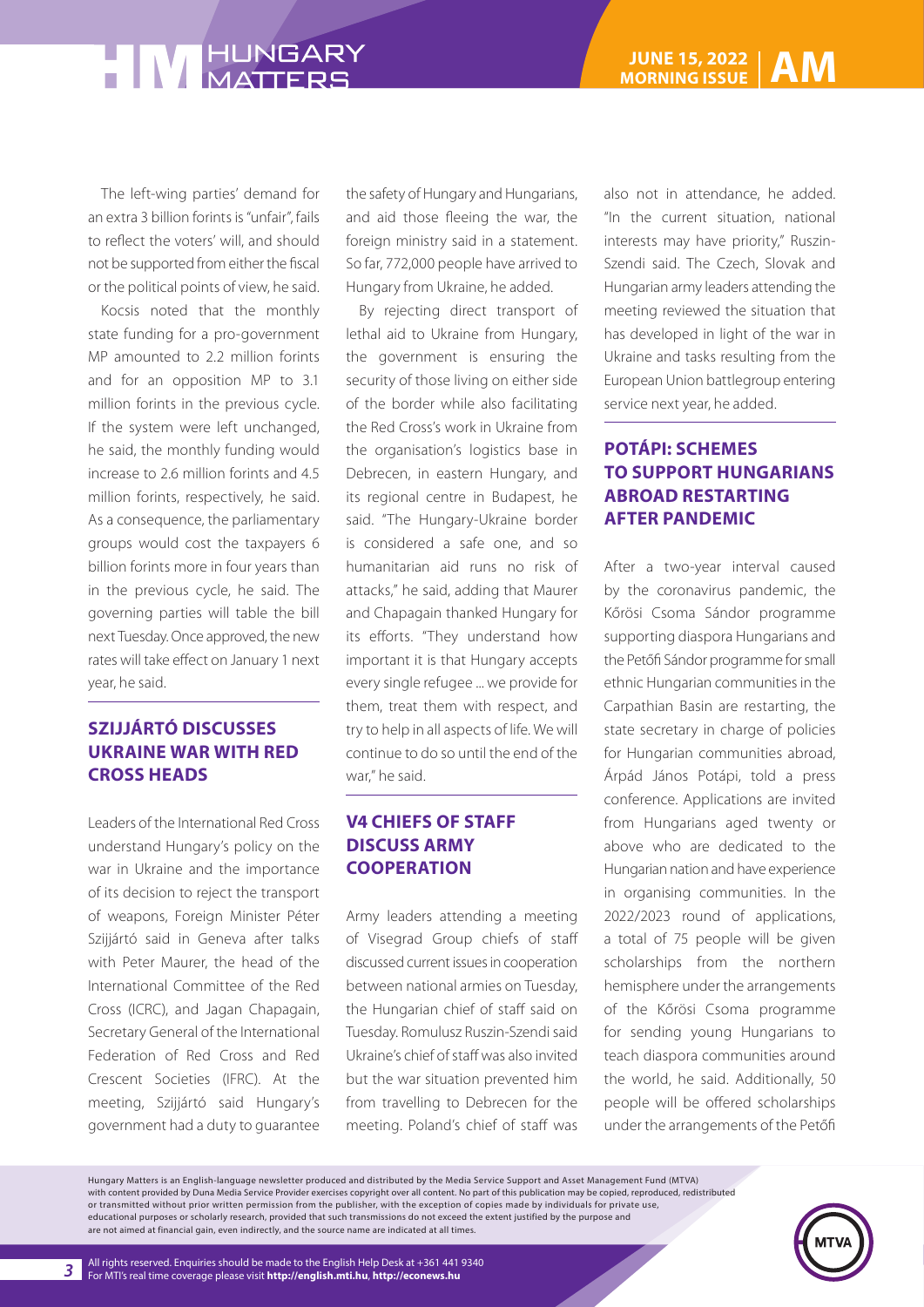programme, he said. Applications can be submitted online, at www.korosiprogram and www. petofiprogram.hu from Wednesday through midnight on July 15, he added.

### **MINISTER: HUNGARIAN FARMERS SHOULD NOT BE PUT AT DISADVANTAGE**

Strict standards imposed on European farmers should also apply to producers from third countries, Minister of Agriculture István Nagy told the Agriculture and Fisheries Council meeting in Luxembourg. Challenges such as climate change, protecting biodiversity and tackling pollution are global issues, Nagy said, and require solutions at the global level. While European Union agriculture needs to become more sustainable, third countries must also play their part, he added. The strict standards placed on European farmers feed into produce prices, and often cheap produce from third countries that harm the environment also harm European competitiveness and Hungarian farmers. There is a danger that as the Green Deal is enforced, imports from third countries produced in a much less sustainable way will offset declining European yields, he added. The European Commission should therefore consider the competitiveness of European farmers when it comes to negotiating free trade agreements, the minister said.

### **AUDIT OFFICE FINDS 'SIGNIFICANT' BREACHES OF LAW IN JOBBIK, DK, PÁRBESZÉD FOUNDATIONS**

The opposition Jobbik, Párbeszéd and Democratic Coalition (DK) parties' foundations have failed to ensure lawful and transparent operation, the National Audit Office (ÁSZ) said in its report on the biannual review of party foundations also engaging in education, scientific and informational activities. The organisations failed to ensure responsible, transparent and lawful financing in 2019-2020, ÁSZ said. Jobbik and DK's foundations failed to submit accounting reports in 2019 and significant irregularities were found in the reports submitted, it said.

### **MI HAZÁNK SEEKS TO INCREASE KATA PREFERENTIAL BUSINESS TAX BENEFITS**

The opposition Mi Hazánk party has urged that caps on the preferential small business KATA tax should be placed significantly higher, rather than restricting its benefits. István Apáti, deputy leader of the party and head of parliament's business development committee, told a press conference that KATA had turned out to be more popular than expected, and insisted that plans to change it were "shocking". He noted that some 460,000 businesses, including 426,000 self-employed entrepreneurs, were

paying their taxes in the KATA system, which means that "it helps at least 1.6 million people to a living".

Concerning details of Mi Hazánk's proposal, Apáti said that the annual income cap for KATA eligibility should be increased from 12 million forints (EUR 30,000) to 24 million, while the maximum income allowed from any single customer should also be doubled, from 3 million forints to 6 million. He added that the tax on revenues above this 6 million forint cap should be reduced from 40% to 15%. Referring to planned restrictions to KATA, Apáti said that his party would only support "absolutely necessary" changes, such as discontinuing the possibility of paying KATA on renting out apartments. He also suggested that KATA payers should be allowed to deduct their expenses from revenues.

### **JUSTIC MIN: GOVT PRIORITISING CONSUMER PROTECTION**

Protecting and enforcing the rights of Hungarians, families and consumers is the government's top priority, Judit Varga, the justice minister, told a conference. Technological developments, digitalisation, and changes in the market are challenging factors in consumer protection, Varga told a press conference on the government's consumer protection policy. Guarantees are needed for protecting the rights of Hungarian consumers, she added. Consumer protection in the digital domain,

Hungary Matters is an English-language newsletter produced and distributed by the Media Service Support and Asset Management Fund (MTVA) with content provided by Duna Media Service Provider exercises copyright over all content. No part of this publication may be copied, reproduced, redistributed or transmitted without prior written permission from the publisher, with the exception of copies made by individuals for private use, educational purposes or scholarly research, provided that such transmissions do not exceed the extent justified by the purpose and are not aimed at financial gain, even indirectly, and the source name are indicated at all times.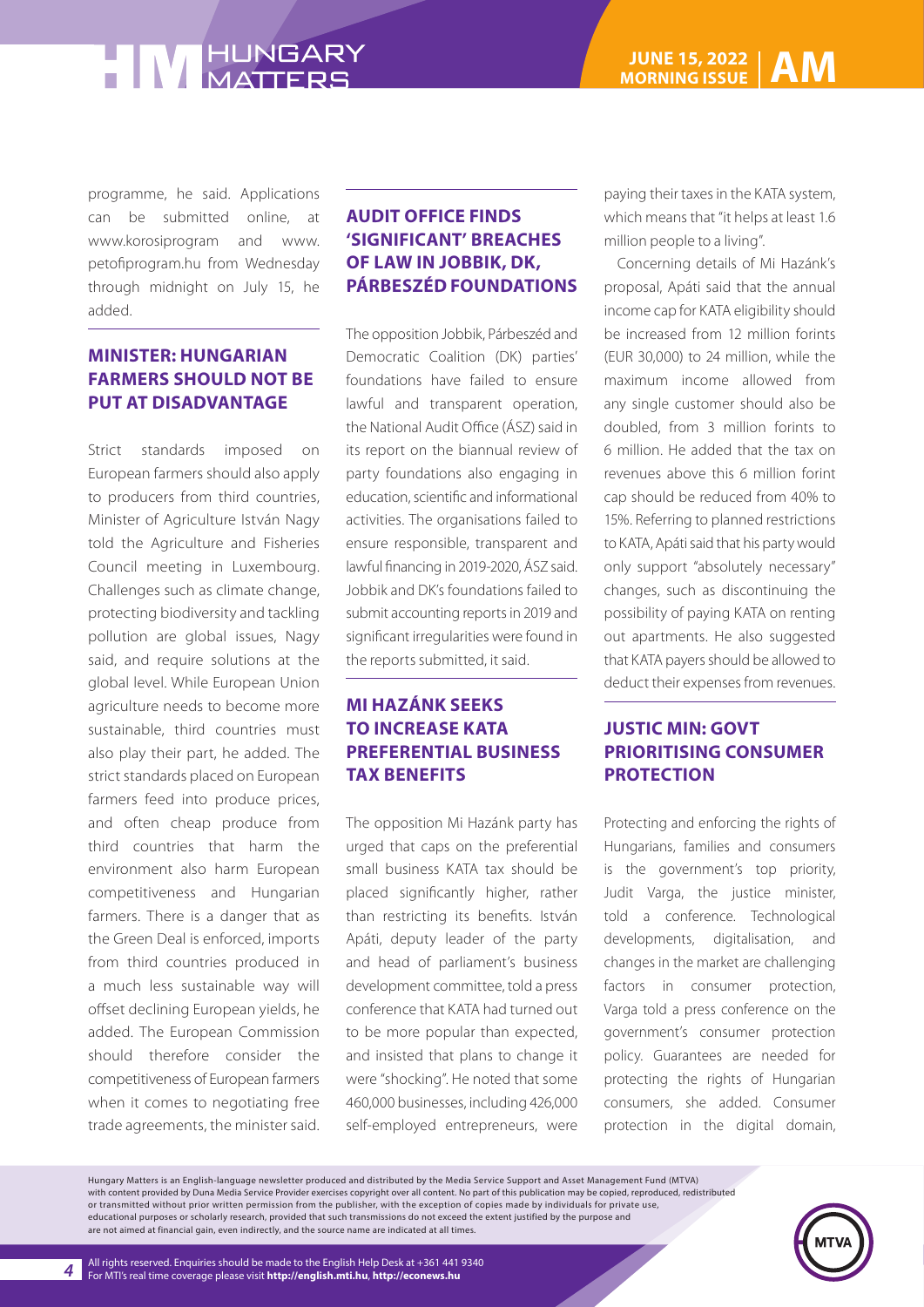child protection, access to consumer protection, and uniform legal practice will be the focus of future policymaking in the area, the minister said. The ministry has set up a "digital freedom committee" with a view to promoting online transparency, the right to a fair trial, and the tenets of competition law. The guiding principle is whatever is prohibited offline should also be banned online, she said. Also the child's right to adequate physical, mental and moral development is a key part of consumer protection, in accordance with the Fundamental Law, Varga added. Complaints procedures are also being made friendlier to the consumer, she said. The government is setting up a consumer protection council comprising the relevant government and state players with a view to establishing uniform legal practice, the minister said. Vulnerable consumer groups will also get support and dangerous products on the market will be filtered out, Varga said.

### **POLICE: NEARLY 11,000 REFUGEES ARRIVE FROM UKRAINE ON MONDAY**

Fully 5,515 people crossed into Hungary directly from Ukraine on Monday, while another 5,125 from Ukraine crossed from Romania, the national police headquarters (ORFK) said. Police issued temporary residence permits valid for thirty days to 958 people, ORFK told MTI. Holders of such permits must contact a local immigration office near their place of residence within thirty days to apply for permanent documents, it added. Budapest police received 211 refugees, 86 children among them, arriving by train, ORFK said.

#### **FINMIN: HUNGARY REPAYS HUF 450 BN OF DEBT**

Hungary has repaid 450 billion forints' worth of debt, the finance minister said on Tuesday. Mihály Varga said on Facebook that after having issued a bond oversubscribed twofold last week, Hungary redeemed 1.2 billion of US dollar bonds. "Hungary's public debt maturity is now more favourable and its financial stability is now stronger as a result," Varga said. Even amidst war and an uncertain international environment, Hungary has managed not only to repay its debt on time, it has done so before the expiry, he added.

#### **INDUSTRIAL OUTPUT UP 3.1% YR/YR IN APRIL**

Hungarian industrial output grew by an annual 3.1% in April, slowing from 3.6% in the previous month, the Central Statistical Office (KSH) said in a second reading of data. Month on month, output fell by 1.6%, based on seasonally and working day-adjusted data. In January-April, industrial output increased by 4.9% from the same period a year earlier. Output of automotive companies, accounting for 21% of manufacturing sector output in April, dropped by an annual 7.1%, KSH said. The detailed data show output of the computer, electronics and optical equipment segment, accounting for 10% of manufacturing, increased by an annual 4.9%. Output of the food, drinks and tobacco segment, which made up 12% of manufacturing sector output, rose by 11%.

### **WATCHDOG PUTS BANK FEES UNDER HEIGHTENED SCRUTINY**

The National Bank of Hungary (NBH) said it will make scrutinising changes to lenders' fees a "priority" as banks pay a windfall tax and the transactions duty is extended. The central bank and financial market watchdog said it will take "firm action" against conduct that hurts or potentially hurts consumer interests. The NBH noted that it had required lenders to refund 4 billion forints of unlawfully charged fees to clients in 2013-2015 and levied 1.9 billion in fines for violating transaction duty rules.

Hungary's government has levied a two-year tax on extra profits on lenders, alongside companies in a number of other sectors, and has prohibited them from passing on the cost of the measure to clients. The government has also extended the transactions duty to securities sales.

### **PROPERTY ASSN: HUNGARY HOUSING MARKET FACING BIG CHALLENGES IN NEXT 2-3 YEARS**

Property developers face momentous challenges in the next 2-3 years due to

Hungary Matters is an English-language newsletter produced and distributed by the Media Service Support and Asset Management Fund (MTVA) with content provided by Duna Media Service Provider exercises copyright over all content. No part of this publication may be copied, reproduced, redistributed or transmitted without prior written permission from the publisher, with the exception of copies made by individuals for private use, educational purposes or scholarly research, provided that such transmissions do not exceed the extent justified by the purpose and are not aimed at financial gain, even indirectly, and the source name are indicated at all times.

All rights reserved. Enquiries should be made to the English Help Desk at +361 441 9340 For MTI's real time coverage please visit **http://english.mti.hu**, **http://econews.hu**